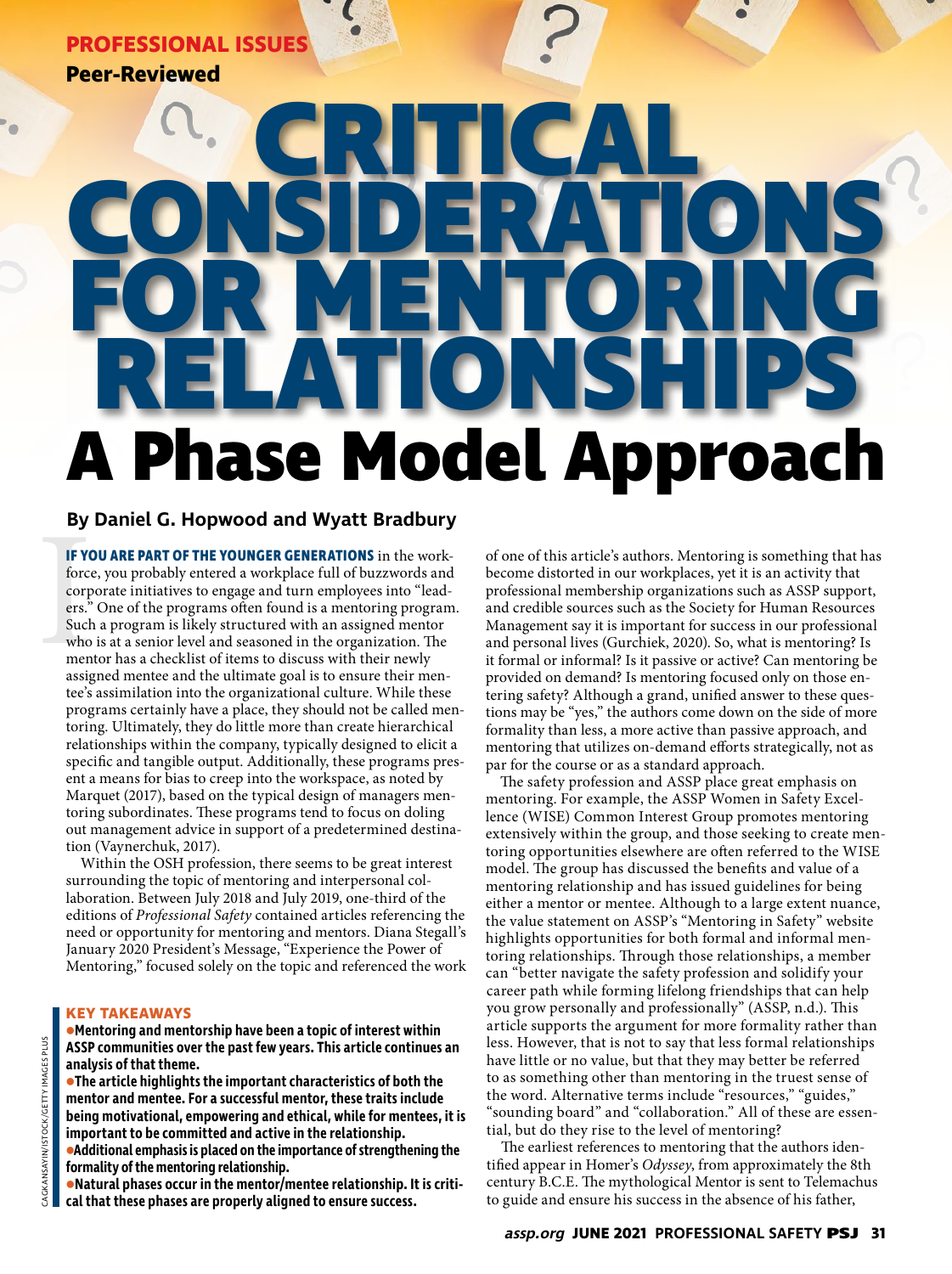King Odysseus (O'Donnell, 2017). This makes the first mention of "mentor" in recorded history a who, not a what; mentor was originally a person, not a process or procedure. Mentor was an individual expected to nurture, support, protect and ensure that Telemachus was instilled with a "heroic mentality" in the absence of his father's ability to do so (O'Donnell, 2017). This approach has arguably been lost with the corporate mentoring process we know today. Mentor was someone with whom Telemachus was familiar serving for all practical purposes, as a substitute parent to the young man (Dova, 2012). Mentor and Telemachus had mutual affection and respect, but due to outside forces, the original mentor struggled. At this point in the story, Athena the goddess of wisdom, war and crafts, impersonated Mentor and returned to Telemachus. The reception and response were no different than had the real Mentor been present; the mentoring relationship was powerful, and the predetermined respect and relationship blossomed (O'Donnell, 2017). While ultimately it was Athena/Mentor (a person) who guided Telemachus to success, it was the mentoring process that won the day.

Entering the 1970s and 1980s, depictions of Mentor in modern literature references slowly began to focus on the what and not the who, highlighting the functions of the mentor, as opposed to the understanding of who Mentor was to Telemachus and why he was left by King Odysseus to guide his son into manhood. Thus, the actions and influences of Mentor became more important than the relationship and person. These depictions within literature focused on specific aspects of mentoring, identifying them almost as if they were a formula to follow or series of boxes to check. This quickly moved the concepts surrounding mentoring away from the idea of relationships providing for growth, development and the transfer of knowledge from the mentor to the mentee.

As noted by Bradbury (2019):

The concept of passing the torch from one generation of OSH professionals to the next cannot be imagined as a relay race in which we run a designated portion, hand off the baton, and let the next person run with the legacy and glory of all hanging in the balance. Our profession is a marathon in which the destination, in many ways, is the journey. (p. 14)

In a mentoring relationship, both the mentor and mentee are committed to finishing the journey together. They work to successfully push each other to success, completion and ultimately improvement. It is up to the mentor to provide, direct and support opportunities and give access to that which might help the mentee gain and sustain personal or professional success.

This development can only occur with consistent application. Hickey and Kramer (2018) share that "formal mentoring is both planned and intentional, and occurs when two individuals agree to enter into a mentor/mentee relationship" (p. 31). Mentor, for example, was left by Odysseus to nurture, support, protect, role model and exhibit a visionary perception to Telemachus demanding integrity, personal investment and the development of a relationship with the young mentee based on deep mutual affection and respect. This formality of the relationship puts the idea of mentoring in a highly active sense. There is a high level of engagement required of both parties for the relationship to be successful. Informal relationships have a passivity to their nature. The same intentionality or mutual commitment is not present in informal relationships.

This understanding of commitment, formality and activity plays into the definition of a mentor. Notice that the discussion is on who a mentor is and the specific relationship they have with the mentee, not on what they actually do or should do. Defining a mentor as an experienced and trusted advisor has advantages. Other terms that apply and can be used synonymously with "mentor" include "confidante," "counselor," "consultant," "master" and "guru." A mentor is a person who imparts knowledge and supports development.

According to the Wharton School of the University of Pennsylvania (2007), "Modern employees need mentors as much as Telemachus, especially in these times of corporate upheaval." In many ways, this statement is especially true as we continue to work through and respond to the ongoing COVID-19 pandemic. The discussion, research and writing of this article began prior to the pandemic. As dynamic as the world and business were at the time, the spread, identification and immense steps taken to control the catastrophic impact of the virus served as a starting point for the authors' thoughts and this article. Although some corporate upheaval was precipitated by the pandemic, it serves as a ready model for the need and value of mentoring; some mentees may now be responsible for what their mentors once led and some will one day be responsible for managing events like the pandemic. The implication is straightforward: mentees must take learning from a mentor seriously and mentors must equally consider how they spend time with their charge, the mentee. Hopwood (2004) addressed this dynamic when writing about the driving forces of safety management: "The second driving force concentrates on factors that modify one's view to safety—specifically the management function." The ability to modify a view or even consider alternate views is often the result of being taught not only the value of, but also how to consider and adopt, where appropriate, modified views to safety management. The mentor serves as that guide, sounding board and quality control check before alternatives are put into motion.

If we agree that successful, meaningful mentorship generally requires formality, what we have is a covenant, or a formal agreement between parties, between the mentor and mentee. In the legal sense, it is a formal written clause whereas theology would describe it as a relationship of commitment. In any event, there is a formal understanding that needs to occur between parties as a result of this formality and the authors liken that agreement to the concept of a covenant.

It is then essential to recognize the prevailing traits of that covenant required of both parties. As shown in Figure 1 (p. 36), these traits are distinguishable from the characteristics of the mentor and mentee. Although the traits listed in Table 1 may seem intuitive, the authors stress that each party to the mentorship covenant must be familiar with and honor them.

Throughout history, the best and brightest have benefitted from a mentor and the rigor brought by formality in the relationship. At age 14, Leonardo da Vinci was placed as an apprentice to his first mentor, Andrea del Verrocchio, a contemporary of his father. In his biography of da Vinci, Isaacson (2018) notes, "Verrocchio conducted a rigorous teaching program that involved studying surface anatomy, mechanics, drawing techniques and the effects of light and shade on material such as draperies." Although nuanced, what this and other chapter elements highlight is the rigor (read: formality) applied to the apprenticeship, or rather, the mentoring process. None will argue that da Vinci's work in anatomy, drawing, and use of light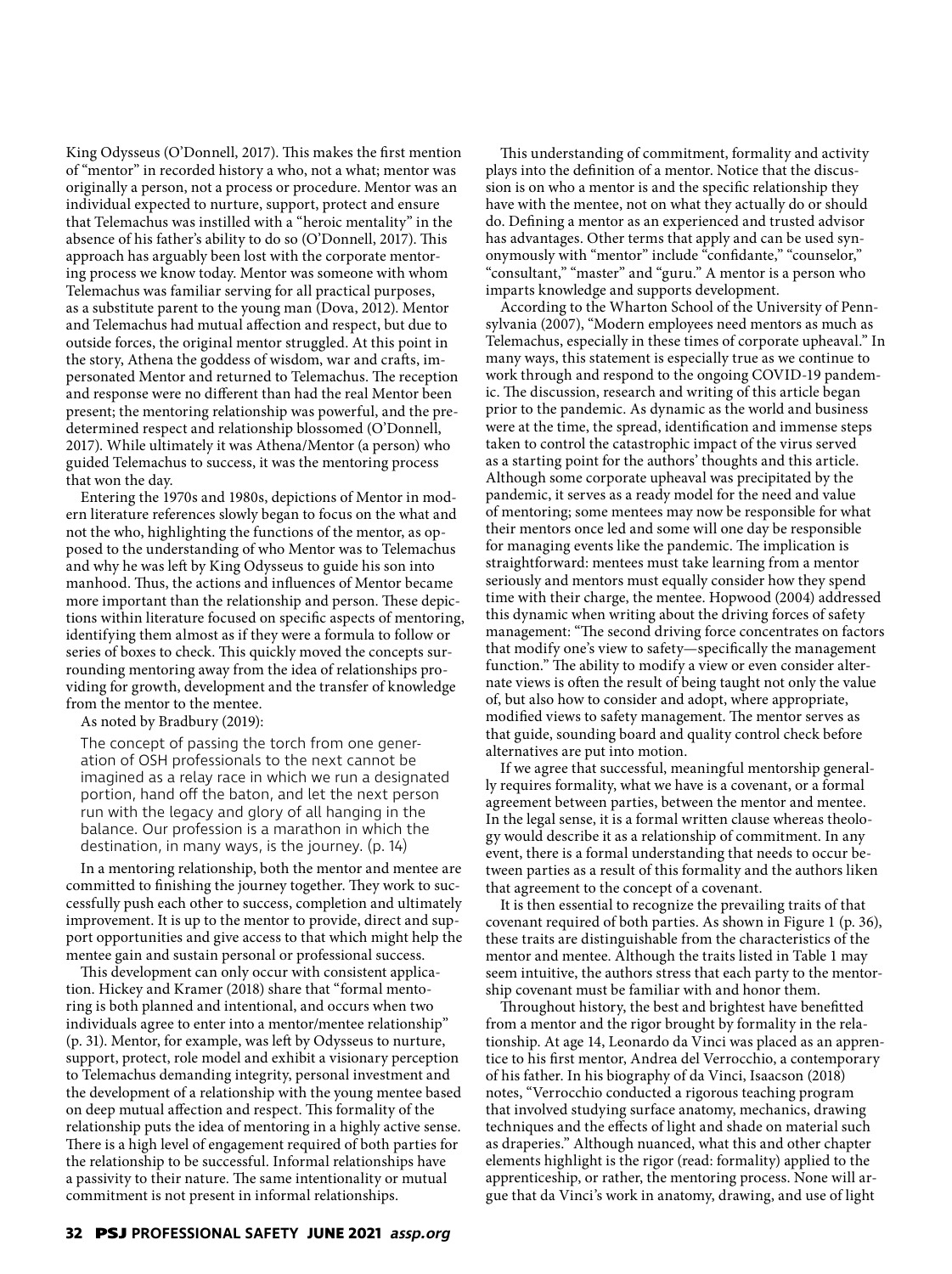### **TABLE 1 FUNDAMENTAL TRAITS OF MENTORS & MENTEES**

and shadow has stood the test of time. Although da Vinci was immensely talented as a child, Verrocchio's hand remained in and influenced da Vinci's work for the rest of his life. Anyone who has served as a mentor, even in a less prolific and renowned career than da Vinci's, would be proud that their contributions lasted throughout a mentee's working life.

Those who have been in formal mentoring relationships recognize how critical it is that the mentor be knowledgeable of the field the mentee wishes to enter, strategy development and other critical elements necessary for the mentee to make progress both in the relationship and their journey. Many of those elements (traits) the authors believe to be essential are listed in Table 1 in the "Mentor" column.

Let's briefly address one additional mentor trait that most will likely recognize

as critical: being a resource ally. This trait is highlighted separately as the implications to and for the mentee are broad and serve as a great exemplar for who the mentee may seek out as a mentor. Here, the term *resource* is purposely broad. It implies that the mentor both *is* a resource and *has* resources available. Part of the covenant is that these resources will help answer the questions that the mentee brings to the relationship and help provide the mentee tools, relationships and, in some cases, opportunities. While this article does not specifically address the resource trait in this discussion, mentors must be cognizant that mentees will likely seek to leverage this trait. Although the mentee may not overtly indicate that they need or want resources, they almost always will, especially when the mentee is young or new to a field and seeking entry to it.

The fundamental traits for mentees listed in Table 1 are different from those of mentors, and they should be, for the most part. Let's concentrate briefly on a few of those distinctions (indicated by bold text in Table 1). This discussion highlights the traits of each party to the covenant that should be present or rapidly developed to ensure that the mentoring engagement is as successful and meaningful as possible.

Lastly, as to the thoughts on formality, there may be what has been described as "on-demand" moments in the mentoring relationship. While these moments are inevitably needed, mentoring cannot be built on a foundation of these activities. If a mentor finds themselves "winging it," the relationship they have with the mentee is something other than a true mentoring effort; it may be meaningful and have value, but it is different from mentoring.

#### **Mentor Traits**

At this point in the discussion, it is important to understand the need for a mentee to focus their attention on an individual in the mentoring relationship. Most mentoring relationships are best focused on one individual occupying the role within the covenant described. The mentee should not look for a mentor in each of the mentor traits listed, but rather, the mentor should guide them to appropriate resources to fill the gaps on traits where the mentor may not be strongest.

| Mentor            | Mentee             |
|-------------------|--------------------|
| Knowledge         | Committed          |
| Resource(s)       | Active             |
| Motivator         | Honest             |
| Support           | <b>Inquisitive</b> |
| Role model        | Seeks clarity      |
| <b>Teacher</b>    | Respectful         |
| <b>Attributes</b> | Attributive        |
| <b>Empowering</b> | Skilled            |
| Skilled           | Available          |
| <b>Networked</b>  | <b>Perspective</b> |
| <b>Available</b>  |                    |
| Ethical           |                    |
| Perspective       |                    |

**Note. Adapted from "Mentorship in Professional Safety—A Mentor/Mentee Phase Model," by D.G. Hopwood, 2019.**

A good example of this various technical safety skills. Although the mentor should be capable of helping with the core safety principles that the mentee must be aware of, the individual may not be the best resource for fall protection or confined space entry, for example. Here, ethical mentoring suggests that the mentee should be referred to someone within the mentor's network who is a better resource on these technical topics.

The following discussion highlights four of the mentor traits in detail. These are not listed in a specific order. What is most critical for one mentor or mentee may be fall lower in importance on another's list. These traits all have value and they can be ordered as needed in a specific mentor/mentee relationship.

#### Teacher

The biggest question the mentor faces when considering their responsibility is what they should teach. The best answer is likely "a lot." What is taught varies based on the experience level and maturity of the mentee. A younger, perhaps college-age mentee may need guidance on almost everything: professionalism, technical skills, relationship-building and more. In this case, those traits in Table 1 can be co-opted as a quality control list of what should be taught. For the scope of this article, let's focus briefly on teaching specifically, and three others. (The authors encourage readers to develop their own list that addresses what to role model as a mentor. The authors support the same approach for mentees: create a list of traits you would like to see role modeled by your mentor.)

In many cases, succession planning is tied to preparing someone else to assume one's position in the future and might be a component of mentoring particularly in the sense of teaching a mentee. Buttino (2019) indicates that as many as 75% of those surveyed did not have a succession plan in place for their organization's safety function. Planning for someone's exit and the resulting transition is a hallmark of management. It can easily be deduced that a mentor could assist a mentee, even a mature one, in the process of succession planning both their exit and handing over the reins to another professional. In this case, the mentee may also serve as a mentor in some capacity as they help prepare the person who will be taking over their responsibilities.

At times the mentee is from a different generation than the mentor. Today's workforce is multigenerational, and certainly three, but frequently four and on occasion five distinct generations are present in many workplaces. Although it may seem intuitive that a mentor is from an older generation than a mentee, that is not always the case. With the differences in generations comes varied preferences within communication styles. Smeak (2020) highlights distinctions of the various generations and provides, inferentially, how a mentor and mentee can best communicate with each other. The best teachers are great communicators. Whether the discussion with the mentee is about transitioning away from the field or another important topic, recognizing the generation of the mentee and capitalizing on that recognition will improve the mentor's teachable opportunities.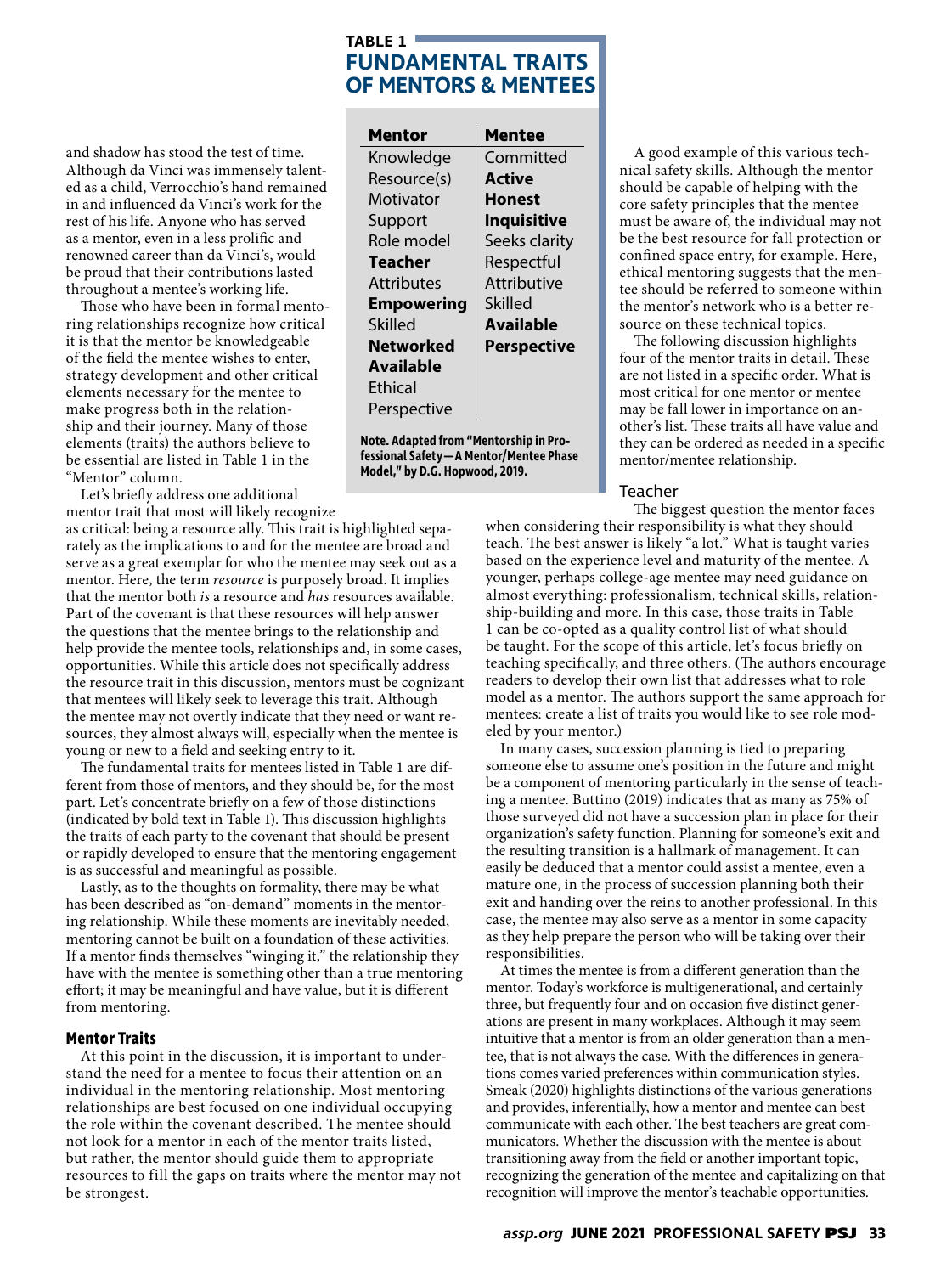Assume for a moment that the mentoring relationship is focused on developing a mentee's technical safety skills. Safety professionals should seek a mentor who can demonstrate the core principles of safety and safety management (teach these principles or connect the mentee with someone who can). The mentor should be able to discuss the commonly accepted approaches to safety: the hierarchy of controls, hazard and operational management, behavioral approaches, training, regulatory compliance and so forth, not just talk about their way of managing safety. Their way may be important, but the mentor's responsibility when voicing their way is to be clear and honest about it, not leave the mentee thinking that what they have heard is the preeminent safety methodology or philosophy of the day, or as colloquially noted, gospel. There is a critical element to why we concentrate on having a mentor who can demonstrate core principles, who can teach them and has put them into practice. That element: The mentee must develop skills that can be applied and help keep people safe and healthy. In the end, the mentor must be capable of helping the mentee develop the skills to undertake safety activities that matter and make a difference.

#### Empowering

Asking a group for the definition of "empowerment" would yield dozens of varying responses. In some respects, this is because empowering someone often has the quality of giving permission in an operative sense and is found to be truer in a boss/ subordinate relationship. Most often, that operative permission is not part of the mentoring relationship being discussed. Empowering a mentee falls more in line with building strength and confidence (e.g., developing skills) in what they do, decisions they make and what their future may hold.

In a solid mentoring relationship, the mentor will see that the mentee organically becomes empowered as their familiarity, knowledge and skill grows throughout the mentoring relationship. One way to observe this development is in the type of questions the mentee asks. As their empowerment grows, questions will shift from "why" and "how," to "will you (the mentor) provide feedback on a strategy I developed or what I did." This shift is most clearly identified by Marquet (2013) as moving from a position of following orders or asking permission to act and instead declaring one's intentionality to do so and allowing for the exchange of information and guidance, not direction, along the way.

#### Networked

It is helpful when a mentor is "networked." This network capability and structure will benefit the mentee in many ways. As noted, a network is a resource and a mentee taking advantage of a mentor's network strengths will take on a different level of criticality depending on the experience and maturity of the mentee.

For example, if a mentee is seeking a college and program to study, the mentor has a significant role to play in that decision. If the mentee is already in college, having a mentor who is networked within an industry or among a group of companies may be leveraged, aiding the mentee in gaining an internship, interview or perhaps that first job. Many mentees who have been there appreciate those first few doors that were opened by a mentor. Mentees who are more experienced and may have reached a crossroads (e.g., whether to go the management route, stay technical or teach) need a mentor with a network who may encourage talking to a career counselor or a colleague who has

already experienced what the mentee is going through. This network assists the mentee in determining direction and value: the pluses and minuses of a decision.

This article has discussed relationships that are critical for technical needs. Few safety professionals are well-versed in every technical aspect of OSH. A mentor will almost certainly have a network to refer the mentee to, make essential introductions and help the mentee follow through in their quest for technical advice.

But, for many, the mentor's most powerful networking advantage may be most strongly capitalized upon when the mentee is faced with significant career upheaval. When a mentee's position is eliminated or the individual has been asked to leave an organization, a true, dedicated and formal mentor will spring into action and assist their mentee through that complex time. This might take the form of coaching, guidance or the mentor simply acting as a sounding board; the mentor uses their experience and skills to help the mentee through a rough patch.

#### Available

Of the qualities to look for in a mentor, Abbajoy (2019) emphasizes the need for a mentor to be available: "The ability and availability to commit real time and energy to the mentoring relationship." In this context, availability is more than being physically present at predetermined times. It also implies as-needed availability (e.g., in times of stress, turmoil or change for the mentee), and mental and emotional availability. A mentor who is steady but whose availability is dynamic, emotive and energetic breeds the same in the mentee. Again, the authors suggest that the mentoring relationship be as formal as possible; doing so will serve as continued motivation of the mentor, helping to ensure their time, physical, emotional, professional and energy availability.

Story and Kight (2019) focus on a close cousin to mentorship: worker participation. Worker participation can serve as an effective element of a mentoring relationship when a mentor seeks to help a mentee gain experience, test ideas or get involved in something the individual has previously been hesitant to take on. They discuss six elements of worker participation that can be easily converted to efforts that may be undertaken by the mentor on behalf of the mentee, and that likely fall within several of the traits described in Table 1 (p. 33). These six elements are:

- 1. information
- 2. procedure
- 3. creative
- 4. integration
- 5. collaboration
- 6. participation maintenance

The active component of these participation elements is described using the terms "allow," "require," "integrate," "involve" and "ensure." One can easily recognize that each of these elements can be utilized by a mentor to double-check their contributions to the mentee. For example, a mentor can ask themselves whether they are a true source of essential information; whether they can demonstrate a technical procedure for the mentee or find someone who can; or whether they breed creativity, which is so critical in today's business world. Story and Kight (2019) have hit on some important mentoring terms, approaches and value. Those who have been or will be mentors should keep these terms in mind when evaluating their contributions or planning a mentorship strategy with a new mentee.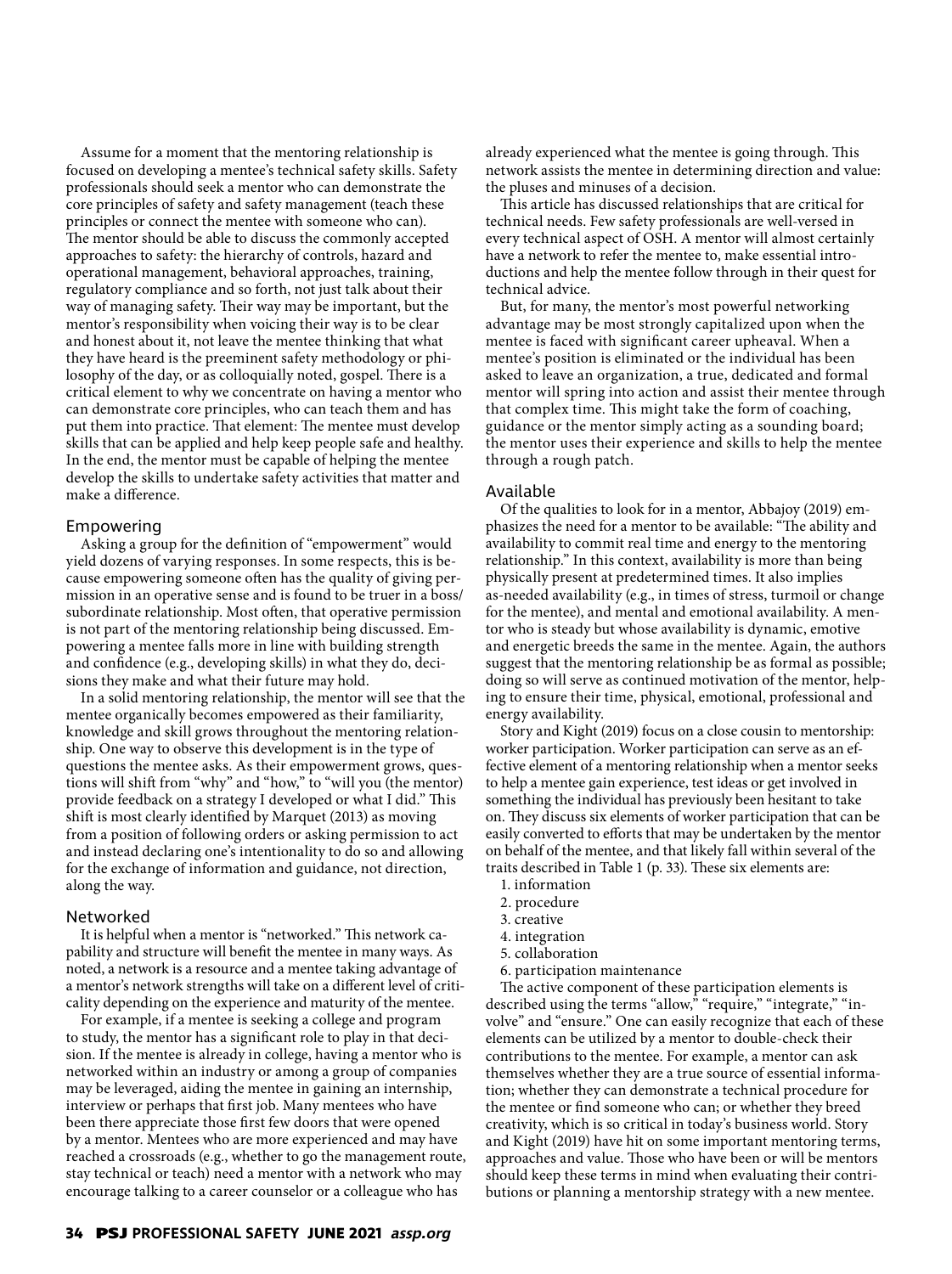Table 1 (p. 33) includes many other mentor traits. As suggested, those acting as a mentor should develop their own list, taking the traits the individual deems valuable. When adding to or modify this list, remember one thing: take each trait seriously and honestly deploy them with a mentee. Doing so not only validates the formality (or the covenant) described, but also is simply the right thing to do.

#### **Mentee Traits**

Mentees have a nearly equal responsibility as the mentor to bring something to the mentoring experience. While all of the traits listed on the mentee side of Table 1 (p. 33) are important, this discussion expands on five of these traits. For mentees engaged in a formal mentoring relationship, these traits should be firmly established and demonstrated consistently.

#### Active

Once initiated, mentoring requires action by both the mentor and mentee. However, much of the energy should be expended by the mentee. As with many trades, it is the apprentice who tackles the tasks that require expending the most energy. Journeymen take on tasks that need more technical skill and capabilities, while managers plan, organize, control and administrate operations. As noted, the authors do not see the mentoring process as an occasional or as an as-needed process. Once a formal mentoring relationship has concluded, checking in with a mentor, touching base with a mentee and getting together to see how things are going make perfect sense. But such activities are not the hallmark of an ongoing mentoring relationship and caution should be exercised that this not be the substance of the mentor/mentee relationship; the relationship requires more consistent activity. The mentee needs to expend the energy needed, staying active in meeting the assignments of the mentor and consistently engaging the individual.

#### Honest

The mentee owes the mentor absolute honesty: honesty and clarity about goals and time commitments, and honest effort in the agreed upon activities of the mentoring relationship. A mentee who cannot be honest at any stage of the relationship should expect that, once the mentor recognizes this, the mentoring relationship may be recalibrated, paused or perhaps canceled altogether.

Honesty is fundamental and demonstrates the respect that a mentor is owed and has earned. It is better for a mentor to limit effort toward initiating a mentoring relationship than to initiate one in which the mentee's effort is less than required, whose availability is hit and miss, and whose feedback and dialogue are disingenuous.

#### Available

Of the traits discussed in detail here, availability is the only trait described for both mentor and mentee. While one other specific trait, perspective, is on both lists in Table 1 (p. 33), many of the others listed are in the same "trait family." Such is the case with ethical and honest behavior, and attributes (e.g., the mentor in our discussion focuses on the attributes of a job, career, pathway). While in the spirit of being attributive, the mentee recognizes and provides attribution to the mentor for all their contributions.

With respect to availability, Abbajoy (2019) puts it simply this way: The mentee must be "ready, willing and able to meet on a regular basis . . . so, mentees must also be committed to upholding their end of the bargain." It is certainly not suggested for a mentoring relationship to be one where a mentee is, for practical purposes, an anvil with the mentor wielding a shaping hammer forcefully demanding that meetings only take place at specific times. While physical availability is essential, emotional and interest availability share equal space on the mentoring marquee. Factors often change and relationships shift. Regardless, the mentee must be physically present, emotionally ready to tackle the tasks that a mentor has laid out and must be consistent in their commitment to being available.

#### Perspective

Clarity of perspective is another baseline requirement. The mentee must be capable of sharing with their mentor their intention in the relationship, what they wish to accomplish, why they want to accomplish it and when. Each of these considerations informs perspective and, without them, the mentor does not know where to lead the mentee; to use a football analogy, the mentor does not know where the goalposts are. Getting to the goalposts defines success; both parties in the relationship must know where the posts are. Again, perspective provides that clarity.

Mentoring matters; good mentoring matters more. Abbajoy (2019) says, "The benefits of mentoring are many. Studies show that good mentoring can lead to greater success, including promotion, raises and increased opportunities." Success has many measures, but in most mentoring relationships these are among a mentee's primary goals, perhaps second only to gaining a meaningful job.

#### Inquisitive

The mentee should be inquisitive throughout the mentoring process. Inquisitive does not solely mean asking "why" at every opportunity. Being inquisitive entails a healthy balance of curiosity and critically probing deeper, all from a position of learning. The approach and attitude are key.

One should not simply seek information nor conduct themselves in a manner that challenges what one finds. The mentee should be open to new ideas, means and methods that arise from their study and development of their craft. Simply asking "why" has developed an association with challenging the process in place or information presented. It tends to quickly create walls and leads to a guarding of information. Being inquisitive requires being open to anything that might be learned during a process of discovery, no matter how wrong or nonconforming it might be. It requires looking past one's beliefs to understand the perspective of others including the challenges, resource conflicts and motivations they must navigate daily. Being inquisitive requires a genuine desire to understand in a comprehensive and fundamental manner.

Inquisitive also denotes that a mentee will undertake some study independently. The individual should actively look for opportunities to engage with the mentor and the resources, processes and opportunities introduced by the mentor for the benefit of the mentee. The mentee should seek to critically evaluate that which they know while gaining new knowledge, context and information. The synthesis of these elements should occur with the mentor to ensure that conclusions both promote learning and support the development of the mentee.

Note that the mentee list is not constructed of absolutes. It is, however, built of solid elements that can and should be con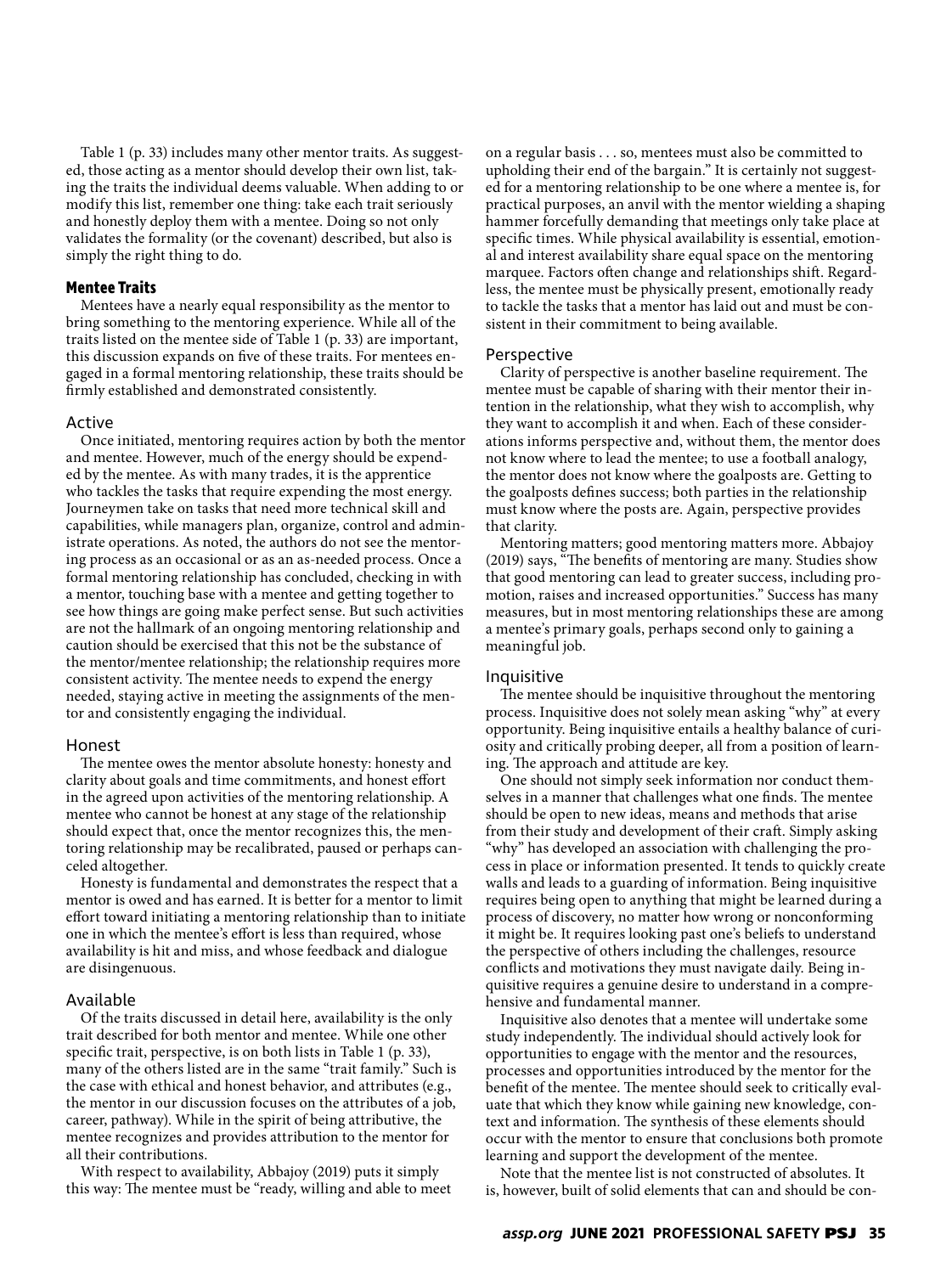**FIGURE 1**

sistently demonstrated. It is possible that other mentee traits can be added to the list in Table 1 (p. 33), and the authors encourage meaningful additions.

#### **Framing the Mentoring Relationship in a Four-Phase Model**

The characteristics of the mentor and mentee reside within a process or phases (Figure 1). While some of the mentor traits may be more strongly demonstrated in certain parts of the phases, each mentee trait flows through all four phases.

In Figure 1, the phases that exist in a mentoring relationship are described for both the mentor and the mentee. Within the interior of the model, mentee characteristics in each phase are described. These characteristics for the mentee are based upon experiences and intuition.

Correlated to each phase of the mentee's characteristics are the focused efforts of the mentor. As in many phase or maturity models, the construct demonstrates that as the mentoring process evolves, both the characteristics of the mentee and the role (focus) of the mentor shift.



**Hopwood, 2019. Artwork by Boretti Inc.**

#### **Phase Alignment**

In this model, the mentee characteristics and the mentor focus are numbered; they should be read together, that is, aligned. Thus, in Phase 1, the mentee is quite possibly some combination of emerging, newer, impressionable or discovering, for example, relative to academic or career pursuits. The mentor's role in this phase is to answer questions, be supportive, encourage the mentee and help define options that may be pursued. What the mentor provides in Phase 1 tracks with what the mentee needs. To contrast, benefits would be limited, if not outright confusing for the mentee if they are in Phase 1, but the mentor deploys or demonstrates the characteristics of Phase 4.

It is notable that early in the mentoring relationship, in Phases 1 and 2, the mentor's efforts are more direct and tactical. As the relationship matures, interaction with the mentee flips and the mentor's efforts become more strategic, as seen in Phases 3 and 4. Note that the mentor focus loop moves counterclockwise as the mentoring relationship takes its course and especially as the mentee develops and matures.

At the center of Figure 1, an arrow indicates a clockwise rotation. This demonstrates that the mentoring relationship is dynamic, not linear. The mentee may, for various reasons, move back a phase or two in the lifespan of a mentoring relationship. The dynamic qualities that may trigger this clockwise movement might be job issues or change, scholastic challenges or life-changing events, as examples. What is clear is that the mentor/mentee relationship changes, matures and evolves.

There are no time frames associated with this maturation process. For some, the movement from Phase 1 to Phase 3 or 4 may be quick, while for others it may be slow. The pace, while important for both parties to manage, falls primarily to the

mentor to guide (this contrasts with the active element of the mentee as discussed). Although the characteristics in each phase proposed may be generally understood, following are a few clarifying comments to help put the perspective presented here into context.

In Phase 2, the mentee may be in learning mode; the mentor corollary is likely that of being a motivating force. The dialogue from the mentor may be, "I know, it is hard and complex. But stick with it, you'll do OK. Let me know where I can assist or if I can help find someone who can better explain fluid dynamics. I'm confident that if you put one foot in front of the other, you'll achieve this goal." The same supportive voice will be present if the mentee is making a decision, such as choosing a school or a job. In the spirit of engagement and direction, the mentor voice may be one saying, "Hey, let's get together and discuss your possible decision or options. This is a big deal in your life, let's just talk it through."

As the mentee becomes more focused and capable (see Phase 3), the mentor role moves along accordingly. In this phase, the mentor may observe and comment or be an essential resource for the mentee. In Phase 4, there is a continuation of the evolution of skills, capabilities and, necessarily, the relationship between the mentee and mentor. In Phase 4, there are a couple of distinct mentor characteristics, such as "sounding" and "friend." These two characteristics tend to go together. It is not unusual for a mentee and mentor to become friends, perhaps lifetime friends. An attribute of a true friend is to be a sounding board. The mentee may say, "I just need you to listen for a minute." Being a sounding board may incorporate characteristics from other phases, such as supporting, engaging and observing. Sometimes be